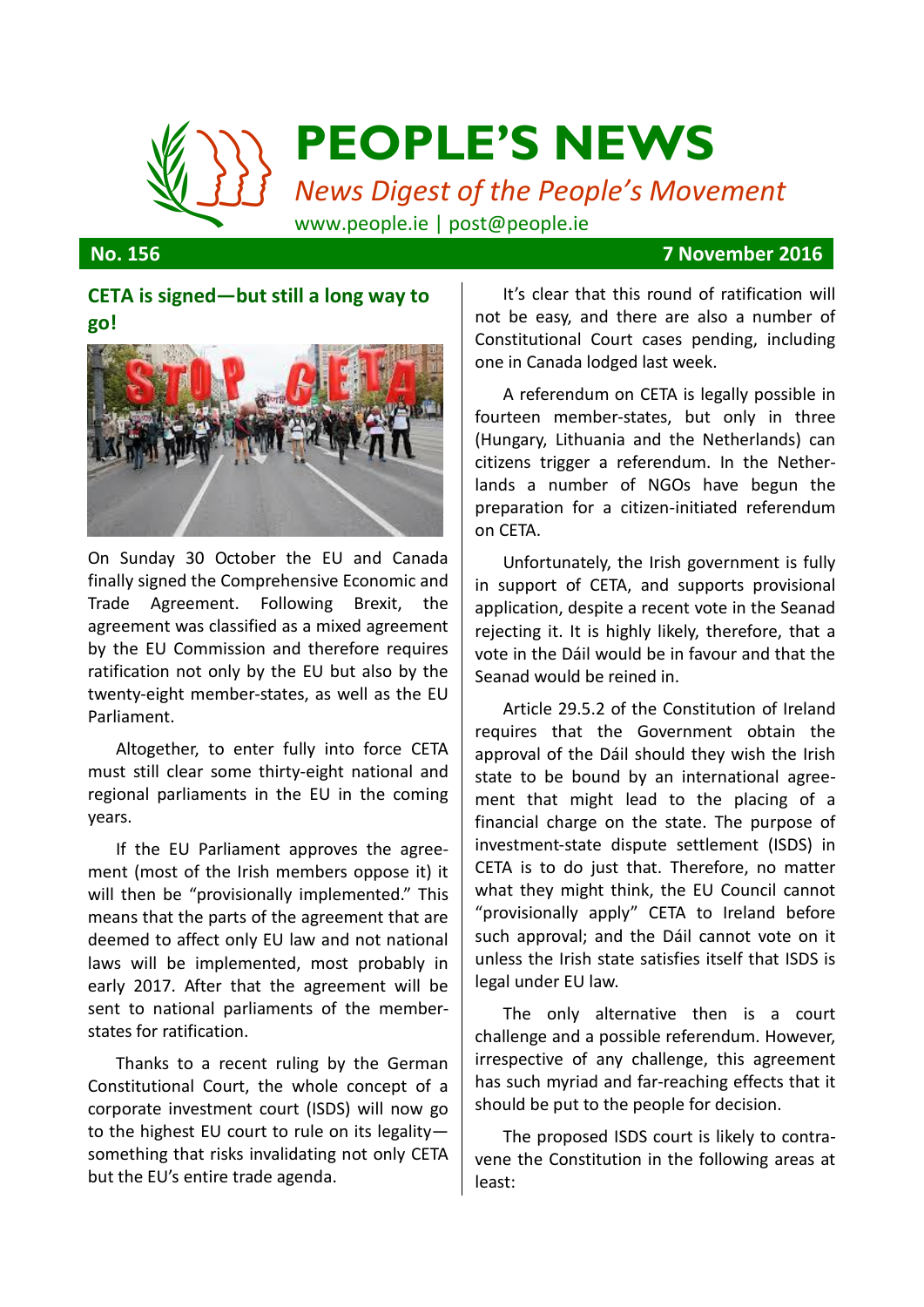• it possibly infringes article 15.2.1, which vests in the Oireachtas the sole power to make law;

• it certainly infringes article 34.1, which vests in the Irish courts the power to dispense justice;

• it certainly infringes article 34.3.2, which makes the High Court and appellate courts above it the sole courts in which a law may be questioned.



Other provisions, such as regulatory convergence, are also likely to be found to interfere with the prerogative of the Oireachtas to make Irish law.

CETA spells disaster for our health and environment; it creates a nightmare for governments resisting privatisation; it gives corporations the right to sue governments in special courts; and it would be a disaster for workers' rights.

If CETA passes the EU Parliament and gets "provisionally applied" we would be part of the deal and subject to ISDS challenges for at least two years. If the deal is fully approved, however, leaving it would take up to twenty years.

So, a crucial task at the moment in which all of us can participate is to put pressure on our MEPs, other than those who have pledged to vote against CETA, to do so.

# **Study finds that CETA would adversely affect workers**

A recent study by Tufts University in Massachusetts, using the UN "global policy model," has shown that CETA would lead to wage compression, job losses, a reduction in the share of national income accruing to labour,and net losses in GDP.

It also shows that the economic model used by the EU, which assumes full employment and no negative effect on income distribution, ignores all the major risks of deeper liberalisation.

Like other "new-generation" trade agreements, CETA aims at further liberalising trade, investment and other areas of society so far protected from market competition. CETA is therefore more than just a trade agreement and needs to be approached in its complexity, without blinkers.



CETA's proponents emphasise the prospect of greater growth in GDP as a result of rising trade volumes and investment. However, official projections suggest gains in GDP of up to 0.08 per cent for the European Union and 0.76 per cent for Canada.

More importantly, all these projections stem from a single trade model, which assumes full employment and no negative effect on income distribution in all countries, excluding the major risks of deeper liberalisation. This lack of intellectual diversity and of realism which shrouds the debate about CETA's alleged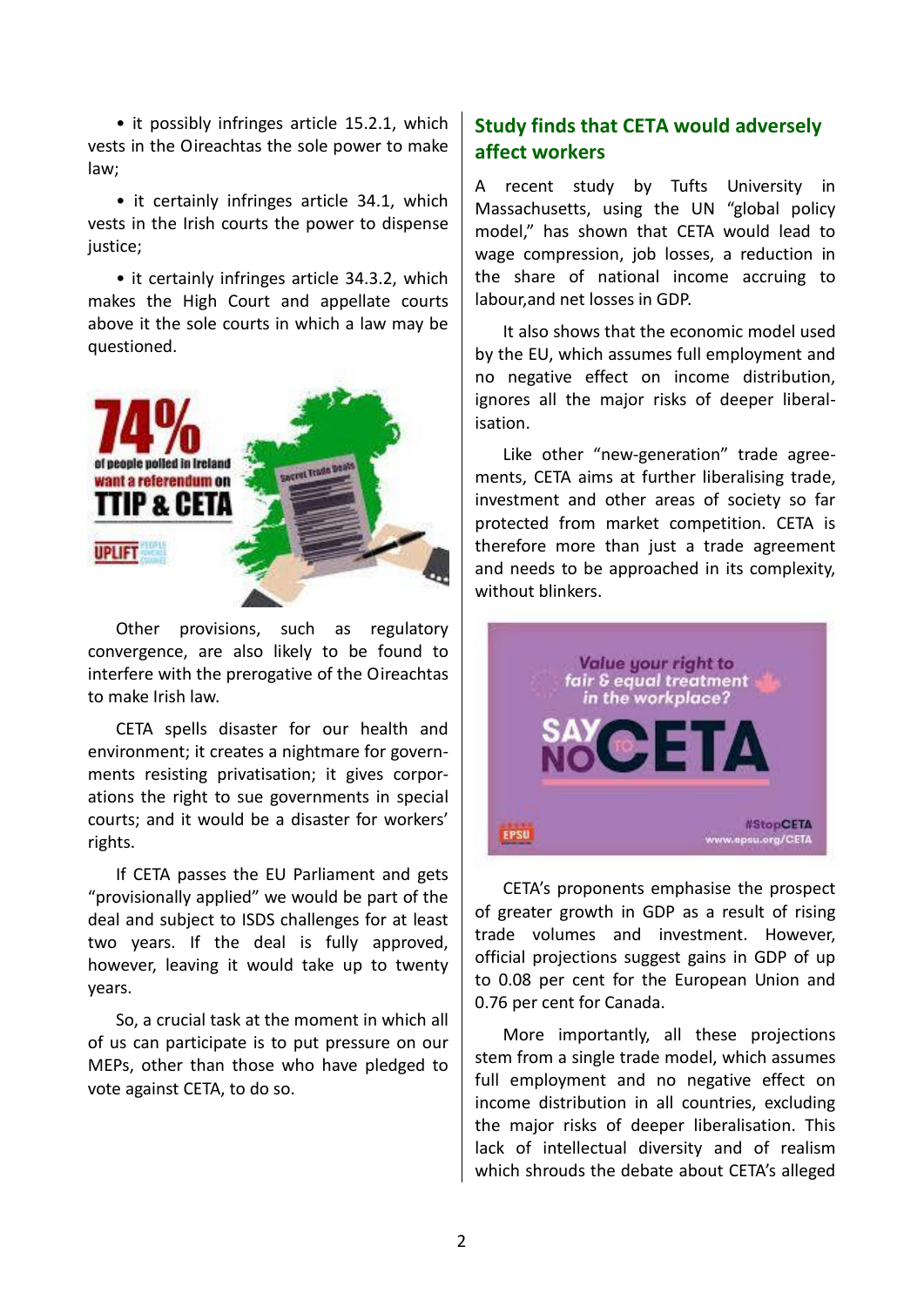economic benefits calls for an alternative assessment, grounded in sounder modelling premises.

This study,using the UN model, provides alternative projections of CETA's economic effects. Allowing for changes in employment and income distribution, and acknowledging that CETA is more than just an old-fashioned trade agreement, produces very different results. The authors find that CETA would cause unemployment, inequality, reductions in welfare benefits, and a reduction of intra-EU trade. Specifically, they find that—

• CETA would lead to **intra-EU trade diversion**. Trade balances and current accounts in Germany, France and Italy might improve, but this would happen to the detriment of Britain and other EU countries.

• CETA would lead to a **reduction in the labour income share**. Competitive pressures exerted by CETA on firms and transferred to workers would raise the share of national income accruing to capital and symmetrically reduce the share of national income accruing to labour. By 2023 profit's share would have risen by 1.76 per cent and 0.66 per cent in Canada and the EU, respectively, mirroring the decline in labour's share.

• CETA would lead to **wage compression**. By 2023 workers would have lost average annual increases in earnings of €1,776 in Canada and between €316 and €1,331 in the EU (depending on the country). Countries in which labour has a higher share of national income and with greater unemployment, such as France and Italy, would experience the most pronounced wage compression.

• CETA would lead to a **net loss in government revenue**. Competitive pressures exerted by CETA on governments by international investors, and shrinking policy options for supporting national investment and production, would reduce government revenue and expenditure. Government deficits as a proportion of GDP would also increase in every

EU country, pushing public finances closer to or beyond the limits set by the Maastricht Treaty.

• CETA would lead to **job losses**. By 2023 approximately 230,000 jobs would be lost in CETA countries, 200,000 of them in the EU and 80,000 more in the rest of the world, adding to the rising dependence ratio (the average number of people supported by one job).

• CETA would lead to a **net loss in GDP**. As investment and foreign demand remained sluggish, shortfalls in aggregate demand nurtured by higher unemployment would also hurt productivity and cause cumulative losses in welfare benefits amounting to 0.96 per cent and 0.49 per cent of national income in Canada and the EU, respectively. While Britain (−0.23 per cent) and Germany (−0.37 per cent) might be least affected, France (−0.65 per cent) and Italy (−0.78 per cent) would lose more than other EU countries (−0.53 per cent). Unfortunately, they did not include Ireland.

In sum, CETA would lead not just to economic losses but also to rising unemployment and inequality, with negative implications for social cohesion in an already complex and volatile political situation.

The authors conclude that seeking to increase exports as a substitute for domestic demand is not a sustainable growth strategy for the EU or Canada. In the present context of high unemployment and low growth, improving competitiveness by lowering labour costs can only harm the economy.



Were policy-makers to adopt CETA and go down this road they would soon be left with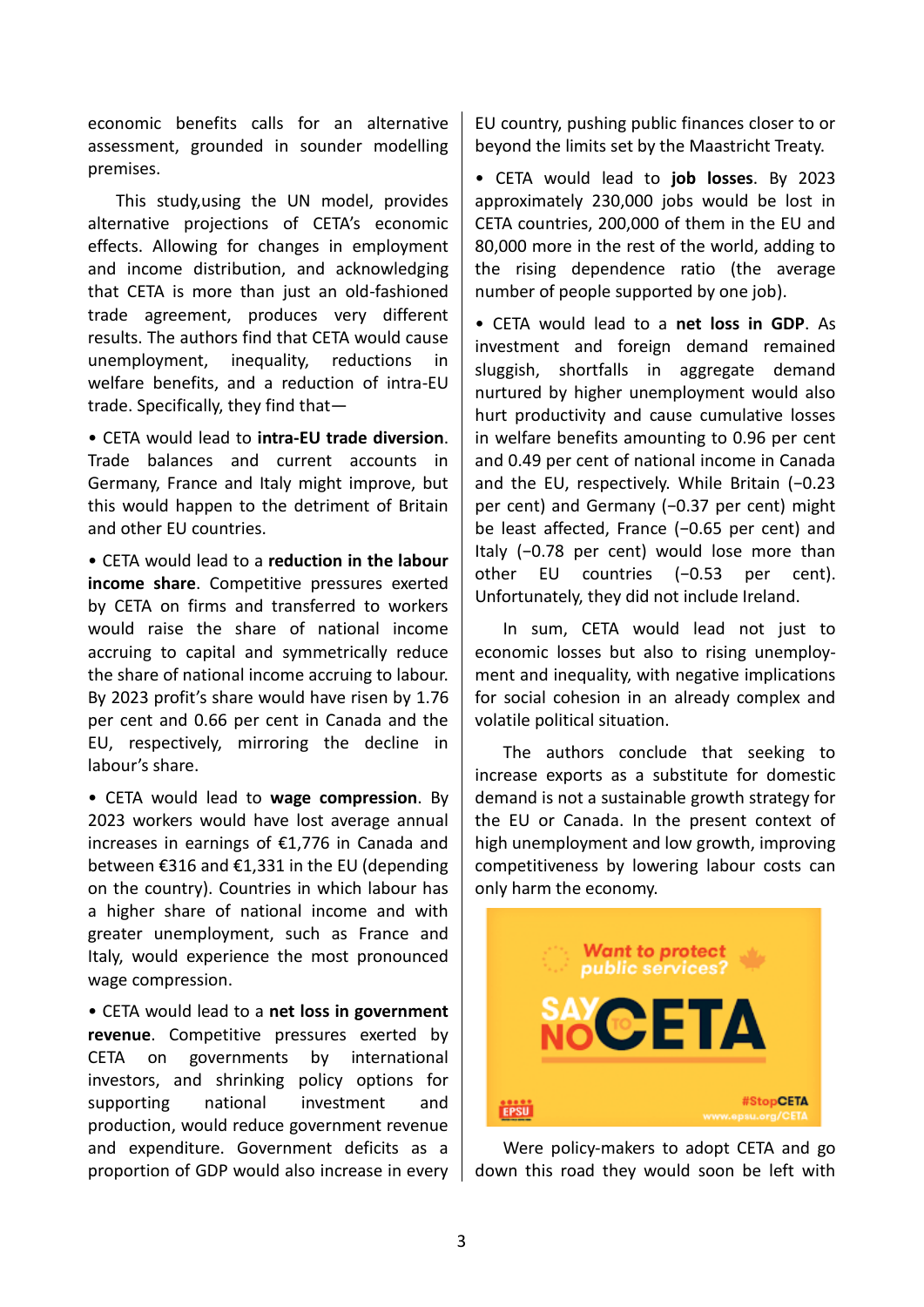only one option for reviving demand in the face of growing social tensions: increase private lending, possibly through renewed financial deregulation, opening the door to unsustainable debt and financial instability.

Instead of repeating the errors of the past, policy-makers should stimulate economic activity through co-ordinated and lasting support of labour incomes and seek ways of initiating a badly needed socio-environmental transition.

## **The Oettinger and Barroso affairs**

The EU Commission continues to demonstrate that it is arrogant, elitist, and out of touch. Its failure to sensibly engage with the fall-out from the racist and homophobic remarks of Günther Oettinger, the German member of the EU Commission, raises questions about how seriously the Commission takes these issues and whether the EU's rhetoric on these matters reeks of hypocrisy.

Oettinger described visiting Chinese ministers as "slitty-eyed" in a shocking speech last week. He went on to mock women and gay marriage. Criticising Germany's present political agenda, he listed other issues he disagreed with, such as maternity leave, retirement allowance, and child-care allowance. He finished the list by saying that "perhaps compulsory gay marriage will be introduced."



Oettinger, who served as state premier of Baden-Württemberg until 2010, is no stranger to headline-grabbing controversy, having once

stated that he would rather commit suicide than be married to the leader of the populist Alternative for Germany, Frauke Petry.

Oettinger used a newspaper interview to defend his remarks, claiming they were "sloppy" rather than racist.

He has since faced demands for his resignation in both Brussels and Berlin, but the Commission refused four times to apologise for the remarks. Asked if there would be an investigation, its chief spokesperson said that "there is no FBI at the European Commission" and that they had "nothing to add" to the interview, in effect endorsing Oettinger's "sloppy language" excuse.

The fact that the president of the Commission, Jean-Claude Juncker, did not speak to Oettinger about the speech, and that in a second set of comments Oettinger branded Wallonia "a micro-region ruled by communists," speaks volumes about the EU Commission. So much for championing "European values"; perhaps they're only for the "little people."

Astonishingly, Oettinger has been promoted since his "slitty-eyed" speech to the post of commissioner for financial programming and the budget. Let's hope he's dealt with by the EU Parliament hearing before he takes up his new job. If Enda Kenny behaved like this he'd almost certainly be consigned to oblivion; but then the arrogance of the EU elite knows no bounds.



And then there's José Manuel Barroso, former president of the Commission. The Commission has just published a report by its "independent ethics committee." Not surprisingly, it exonerates Barroso for taking a lobbying job with the American investment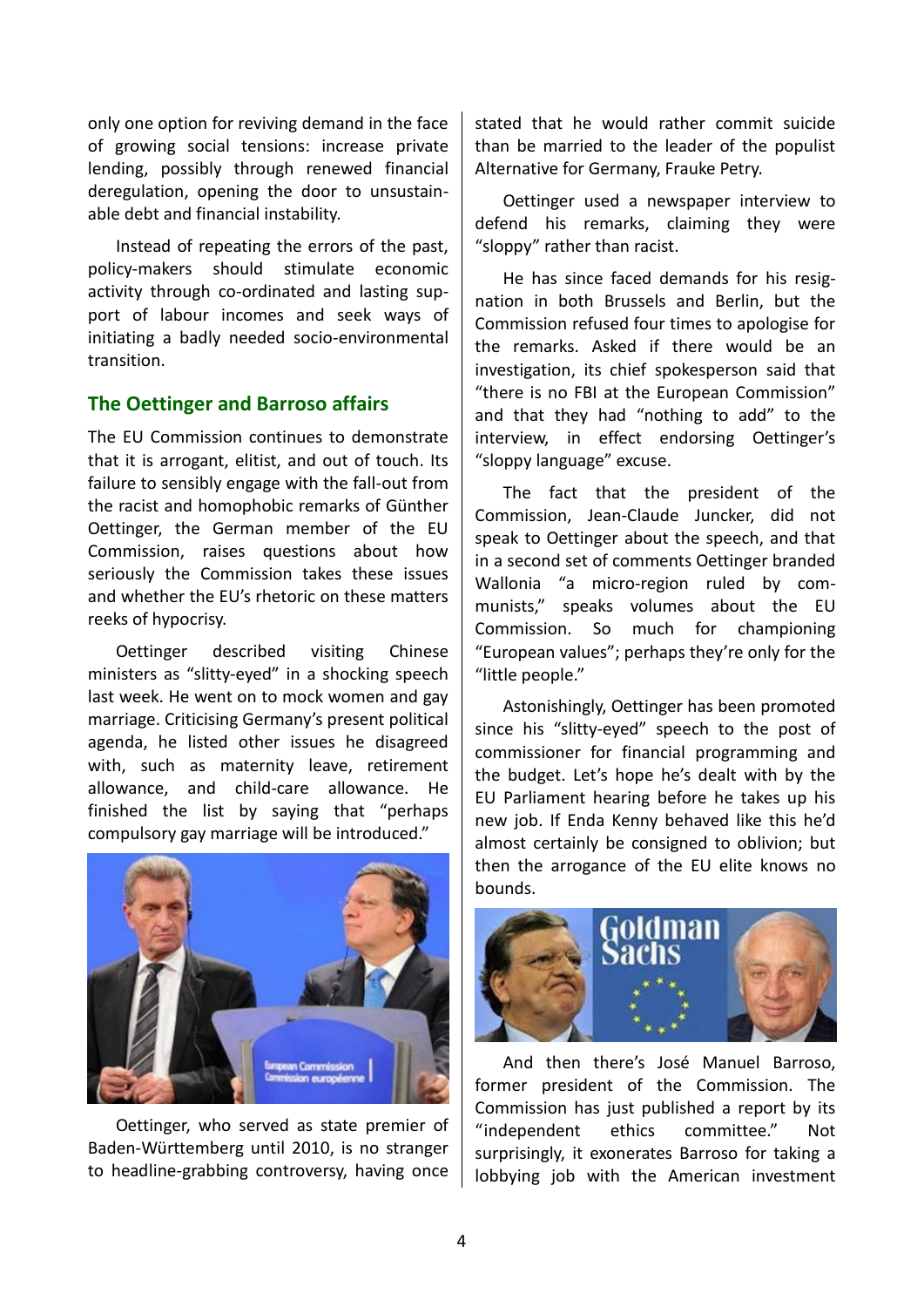bank Goldman Sachs, though it does state that Barroso lacked judgement by associating the EU with the "negative image of financial greed" symbolised by the bank, which played a significant role in triggering both the 2007 global financial crisis and the continuing Greek debt crisis.

Juncker had defended Barroso, but after an intervention by the EU ombudsman, Emily O'Reilly—who recalled that article 245 of the EU treaties bestows on commissioners an open-ended duty to behave with integrity, both during and after their term of office—Juncker referred the case to the Commission's ad hoc advisory committee.

O'Reilly issued a statement saying that she remained worried about both the Barroso case and the rules on commissioners' conduct. "The ombudsman will now reflect on the next steps—including a possible inquiry—she will take in relation to this important issue." O'Reilly says she had been taken aback by the Commission's stubborn insistence that the rules had been met when so many people claimed otherwise.



More than 216,000 people signed two petitions demanding that strong measures be taken against Barroso, and that the limitations on former commissioners' conduct should be tightened. The Commission has treated these calls with disdain, even locking the doors of its head office when the petitioners came to hand over the signatures.

It also emerged a few weeks ago that Barroso had closer contact with Goldman Sachs

during his tenure as president of the Commission than he previously admitted, having held unregistered meetings with Goldman's most senior managers.

Nine of the twenty-six commissioners who left office in 2014 have since taken up positions in organisations with links to big business. In one example, the former commissioner for competition Neelie Kroes took up a job in May with Uber Technologies Inc., a firm that she vocally supported while in office.

#### **British High Court ruling on article 50**



On 3 November the High Court in London ruled that the government must seek parliamentary approval in order to trigger article 50 of the Lisbon Treaty, the formal process for leaving the EU. The government has confirmed that it will appeal the decision, with a hearing at the Supreme Court expected to take place in December.

What are the consequences of this decision?

Firstly, the intention of the prime minister, Theresa May, to trigger article 50 by the end of March 2017 is still possible. The government's appeal to the Supreme Court is expected to be heard on 7 December, with a decision by early January. If the government wins this appeal it can continue with "plan A" and trigger article 50 of its own accord.

However, there is a distinct chance that the government could lose again on appeal. This would mean that Parliament will vote on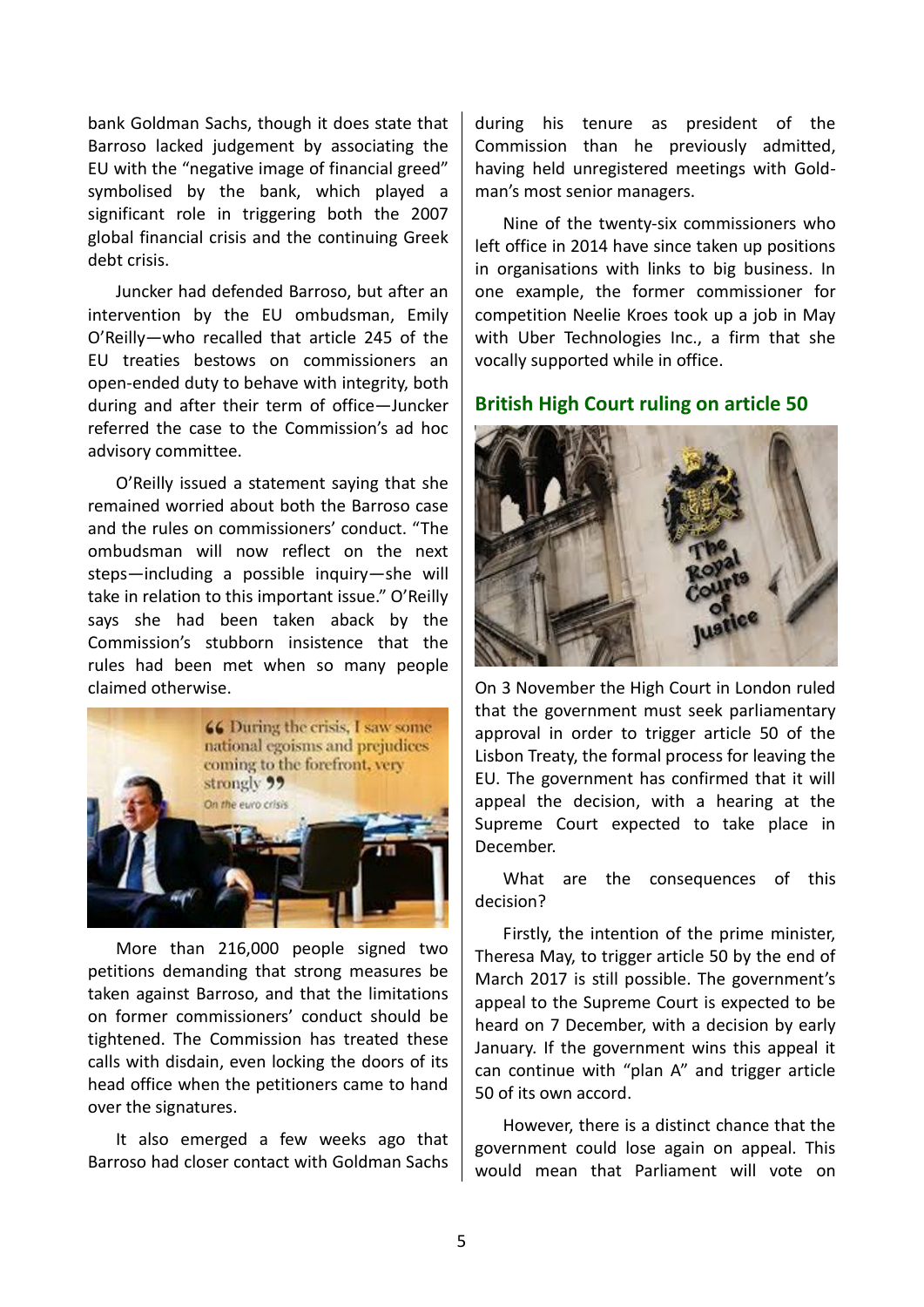whether article 50 can be triggered.

The obvious reason for the government's wanting to avoid enacting legislation to trigger article 50 is that this can be a time-consuming process, frustrated by delays or amendments in either the House of Commons or the House of Lords. This is now the prospect facing the government if it loses on appeal, and therefore its deadline of the end of March could be at risk.

It is very hard to believe that a majority of members of the House of Commons would actually move to block Brexit by preventing the government triggering article 50, especially having voted to give the public the opportunity to vote to leave the EU in a referendum.



The same is probably true for the House of Lords, which would create a fully blown constitutional crisis if it opposed article 50 outright. Nevertheless, this raises the question of what those MPs or peers who have most vociferously campaigned for parliamentary approval of article 50 intend to do.

Many MPs have been demanding more information about the government's negotiating priorities and greater scrutiny by Parliament of the negotiations once they are under way. This is likely to be the focus of any parliamentary tussles over legislation to trigger article 50, with MPs and peers seeking to amend the bill to give them greater and more formal powers to scrutinise the process.

Some may also seek to commit the government to legislation to guarantee various things, for example the rights of EU nationals in

the United Kingdom. And, once this can of worms is opened, don't be surprised if some MPs who backed Leave also come up with their own demands.



Parliament will be on much weaker ground when it comes to fundamental questions about what Brexit means—whether, for example,the government seeks to keep the country in the EU's customs union or single market. Parliament can demand what it likes about its role in scrutinising the process of the article 50 talks, but it cannot mandate any particular outcome. Some in Parliament have insisted that membership of the single market must be maintained at all costs—and a minority of MPs may seek to do this, despite how badly this might be perceived by much of the electorate.

However, this is still going to be a negotiation with the rest of the EU, and Parliament cannot determine the interests or negotiating positions of third parties. Ultimately, therefore, the government cannot be bound to any particular negotiating mandate or outcome.

Parliament will probably seek, and get, a vote on the final package negotiated with the EU, but this will be in effect a "take it or leave it" vote. And—as has been argued by all sides in last week's court case—once article 50 is triggered, "out" means "out." The dynamic is such that there would be no going back to the status quo, and a vote to reject any new deal with the EU would mean leaving on the WTO's terms.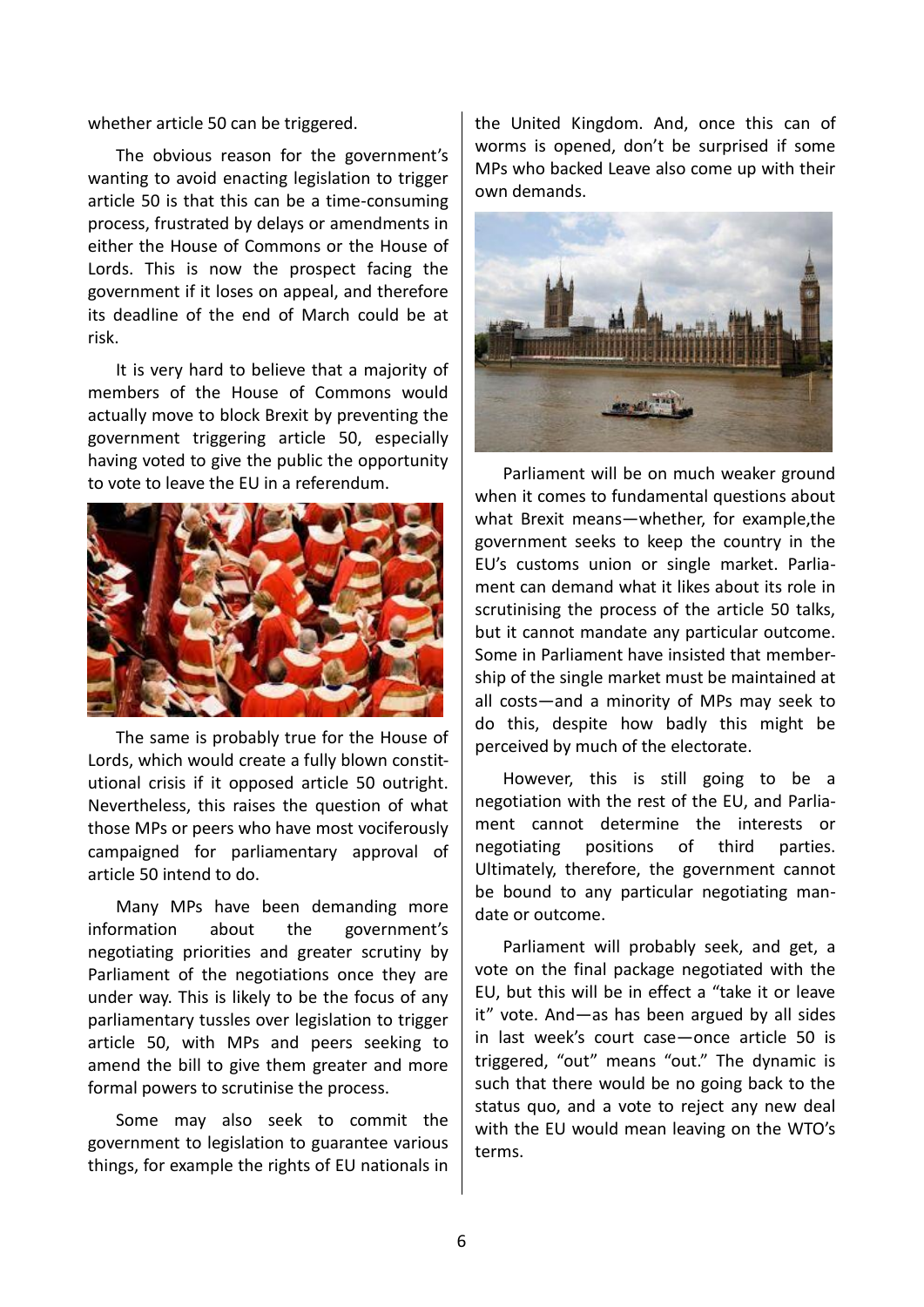

Ultimately, if the legislation required to enact article 50 is frustrated or becomes protracted, Theresa May could be forced to call a general election. This would certainly mean missing the deadline of the end of March 2017. But it would also mean that any MPs seen to be blocking the referendum result would find it very hard to keep their seats; and this is why it is likely that an article 50 bill would be passed.

## **One-way "dialogue"**

Enda Kenny's "Civic Dialogue on Brexit" was not much of a dialogue. Absent was any representation from unionists, three-quarters of whom voted for the United Kingdom to leave the EU. Kenny has promised to rectify that omission by meeting the Northern Ireland first minister, Arlene Foster, in the coming days.



But what about opponents of the EU in the Republic? There was no acknowledgement that this opinion exists, much less any attempt to give it a hearing. Yet even the most sympathetic observer would acknowledge that no good arguments were presented to the gathering for Ireland remaining in the EU if the United Kingdom leaves it.

For what benefit objectively is EU membership now to us? Just look at the evidence.

In 2014 the Irish state became a net contributor to the EU budget for the first time, so that in future any EU moneys that come here under the common agricultural policy, EU cohesion funds, Erasmus schemes, research grants or whatever are Irish taxpayers' money coming back, having been recycled through Brussels to keep some bureaucrats there in business.

In the North too, EU grants and subsidies are really UK taxpayers' money being recycled.

The Irish state does a third of its trade with Britain and the North, a third with America and the rest of the world, and only a third with the euro zone. As the pound falls vis-à-vis the euro and the dollar as Britain moves away from the EU, we desperately need an Irish pound that can fall along with it, so maintaining our competitiveness in our principal export markets: Britain and America.

This is why the Irish state urgently needs to get its own currency back. It was economic and political madness ever to give it up. Among other things, that folly was principally responsible for the financial boom and bust of 2001– 08, whose malign consequences still dog the lives of so many Irish people daily.

If Ireland remains in the EU or euro zone after Britain leaves, we will almost certainly be subjected to ever further integration measures as Brussels and Frankfurt seek desperately to hold the euro zone together. Such measures, entailing EU banking union, tax harmonisation, signing up to TTIP, etc., would severely hit us economically in the years ahead while adding ever newer dimensions to the north-south border.

Outside the EU Ireland can take back control of its valuable sea-fishing waters, whose value if they had been exploited in the Irish interest over the years would have been greater than all the net money received from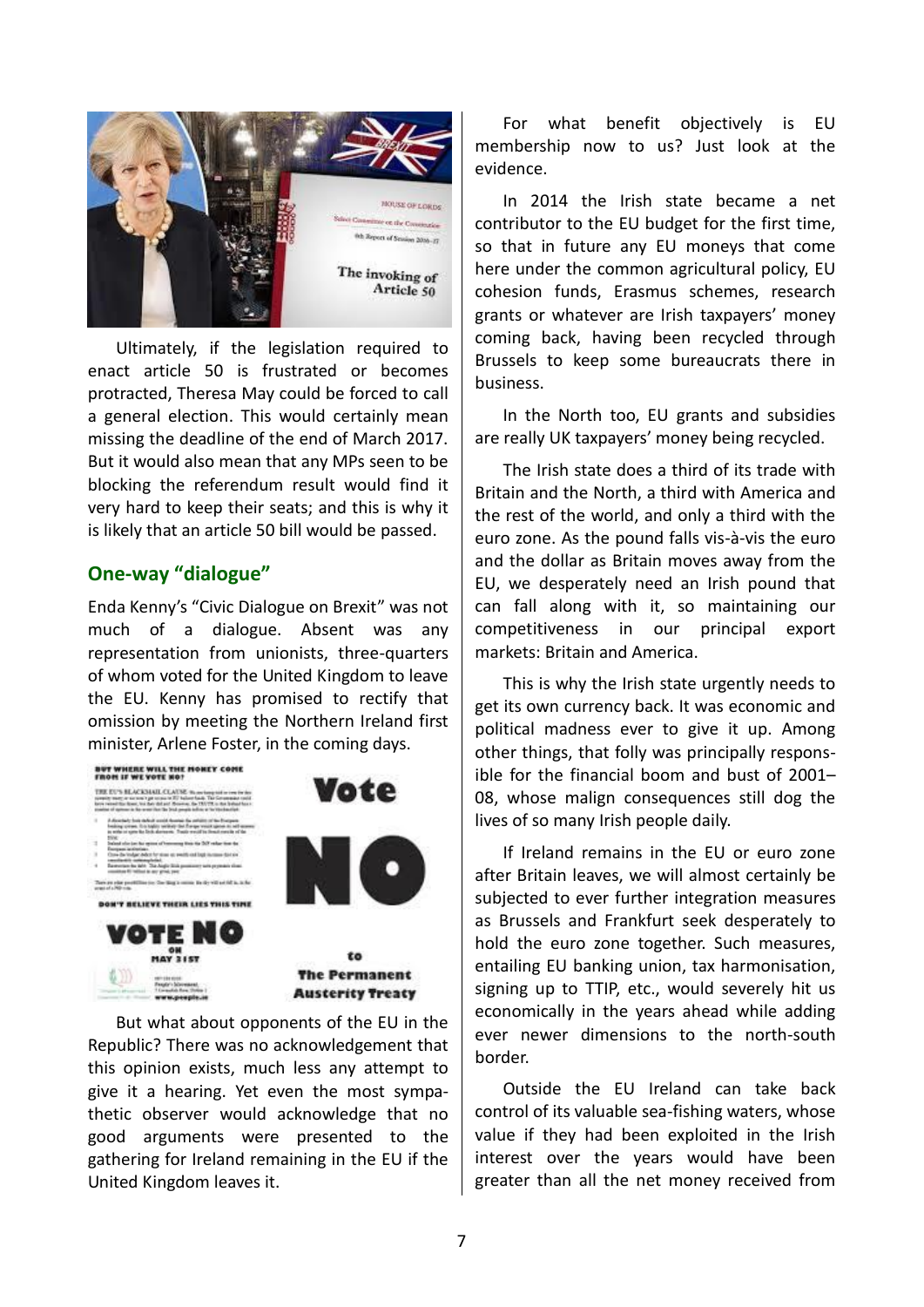Brussels since 1973. These fisheries are still a hugely valuable resource, as are our potential undersea energy resources, which the EU also now has its eyes on.



Outside the EU we can get rid of a whole mass of stupid EU rules and regulations that are designed to serve the interests of the big capitalist monopolies, to privatise public services, and to hit small and medium-sized national business. We can revert to an independent foreign policy, adopt once again a meaningful neutrality policy, and once more do trade deals with Britain and the wide world, having regained the power to sign commercial treaties, which at present is an exclusive power of Brussels.



The EU and euro zone is a low-growth area with a dysfunctional currency and an ageing population. The proportion of our trade with it has been declining in recent years as our exporters move into more dynamic, expanding markets outside the euro zone. Leaving the EU, getting our own currency back and getting back

control over trade treaties puts us in the best position to develop links with the wide world outside the sclerotic EU and euro zone.

The main argument for staying in the EU if Britain leaves is that foreign investors might prefer to invest in an Ireland that is inside the EU rather than outside it along with Britain. But with a highly competitive exchange rate and a corporation tax rate brought down to 10 per cent or so, Britain outside the EU will remain attractive for foreign investment. An Irish state that takes back its own currency and also keeps a low company tax rate would be attractive for foreign investors too. Moreover, Ireland and Britain share the English language, which would be an attraction for foreign investors regardless of whether we are outside the EU or in it.

Approximately a third of the Republic's electorate could be described as "Euro-critical," and this proportion can be guaranteed to rise as the attractiveness of leaving the EU along with Britain becomes more and more apparent. On 31 October the *Irish Daily Mail* published the result of an opinion poll that showed that almost four in ten Irish people would choose open borders and free trade with Britain over the EU.



And more and more people are beginning to realise that the EU is the "elephant in the room" in many of our recent political controversies: water charges—an EU requirement; bin charges—an EU requirement; social housing restricted by EU requirements on state aid; mass surveillance of e-mail, internet use and social media—an EU requirement; Dáil private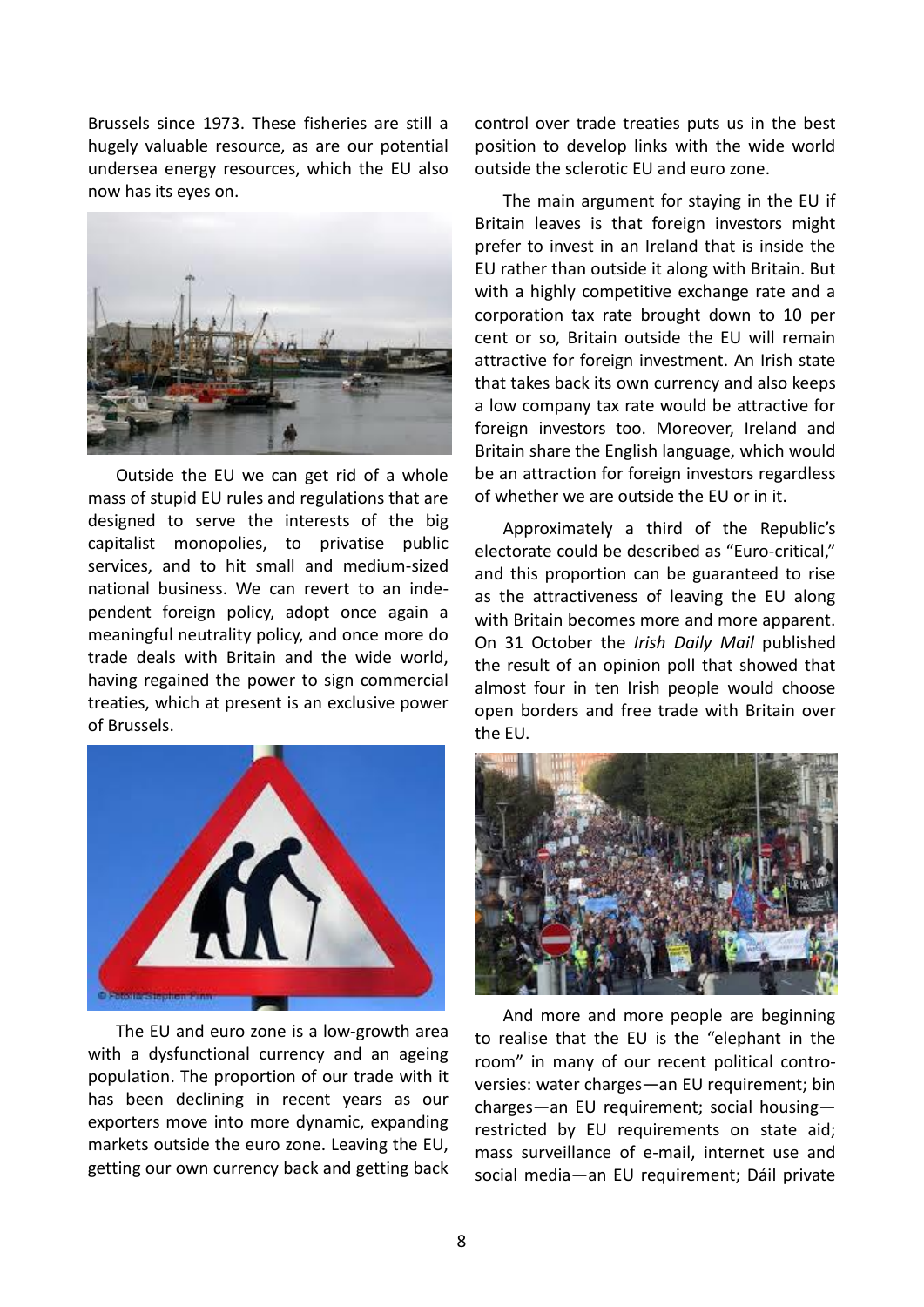members' bills with financial implications being submitted first to the EU Central Bank for vetting—an EU requirement … And the list goes on.

## **It's not only in America!**

All the fuss surrounding the American election notwithstanding, Hillary Clinton v. Donald Trump offers no real choice. Either will in the end be there to defend the interests of the transnational corporations.

We see the same in the EU Parliament: even if the centre-left Socialists and Democrats and the centre-right European People's Party are often at each other's throats, the two biggest political groups always vote in the end for laws that benefit only the transnationals.

An example of this was provided by the Comprehensive Economic and Trade Agreement (CETA) with Canada. The media want us to believe that the American election is going to be extraordinarily exciting. Clinton is losing more and more of her lead over Trump, and it could be not until the last minute that we know who is going to occupy the White House.

Of course all Trump's statements are to be deplored, apart from his rejection of trade and investment treaties such as the TTIP.

With Clinton too, however, you can't say everything in the garden is rosy. In relation to military matters she's extremely aggressive, and her links with Wall Street are generally acknowledged. The American TTIP negotiators agree that with Clinton the talks will gain a new impulse. So the Americans must choose between bad and worse.

At EU elections there tend to be more possibilities. Over the years, however, centreright and centre-left have together enjoyed a solid majority in the EU Parliament. Of course, just as in Ireland, the social-democratic and labour parties come out with fine, left ideas, but when it comes to doing anything about them these ideas are quickly exchanged for opportunism.

A good example is the appalling performance of the social-democratic president of the EU Parliament, Martin Schulz, in trying to bring the Wallons and Canadians together in order to push through CETA, though we know that this treaty is good for no-one but the transnationals.

No more left noises: with Schulz too the transnationals come first.

# **Another elephant has come into the room**

The EU Commission has announced that it has selected, "in a fully transparent manner." five members of the new advisory council on national budgetary policy, the so-called European Fiscal Board.

The EU Parliament was not involved in the selection. And so once again we see a new organ, far away from the European public, which will soon be able to issue important advice on the running of national budgets. The Commission will hide behind this advice when it comes to making its "recommendations" to the member-states.

This has really nothing to do with democracy and transparency. As usual, both the Oireachtas and the EU Parliament have just sat back and let this happen.



The president of the EU Commission, Jean-Claude Juncker, has already announced in the "Five Presidents' Report" that an advisory council was to be established, responsible for the Commission's advice to member-states on their national budgetary policy.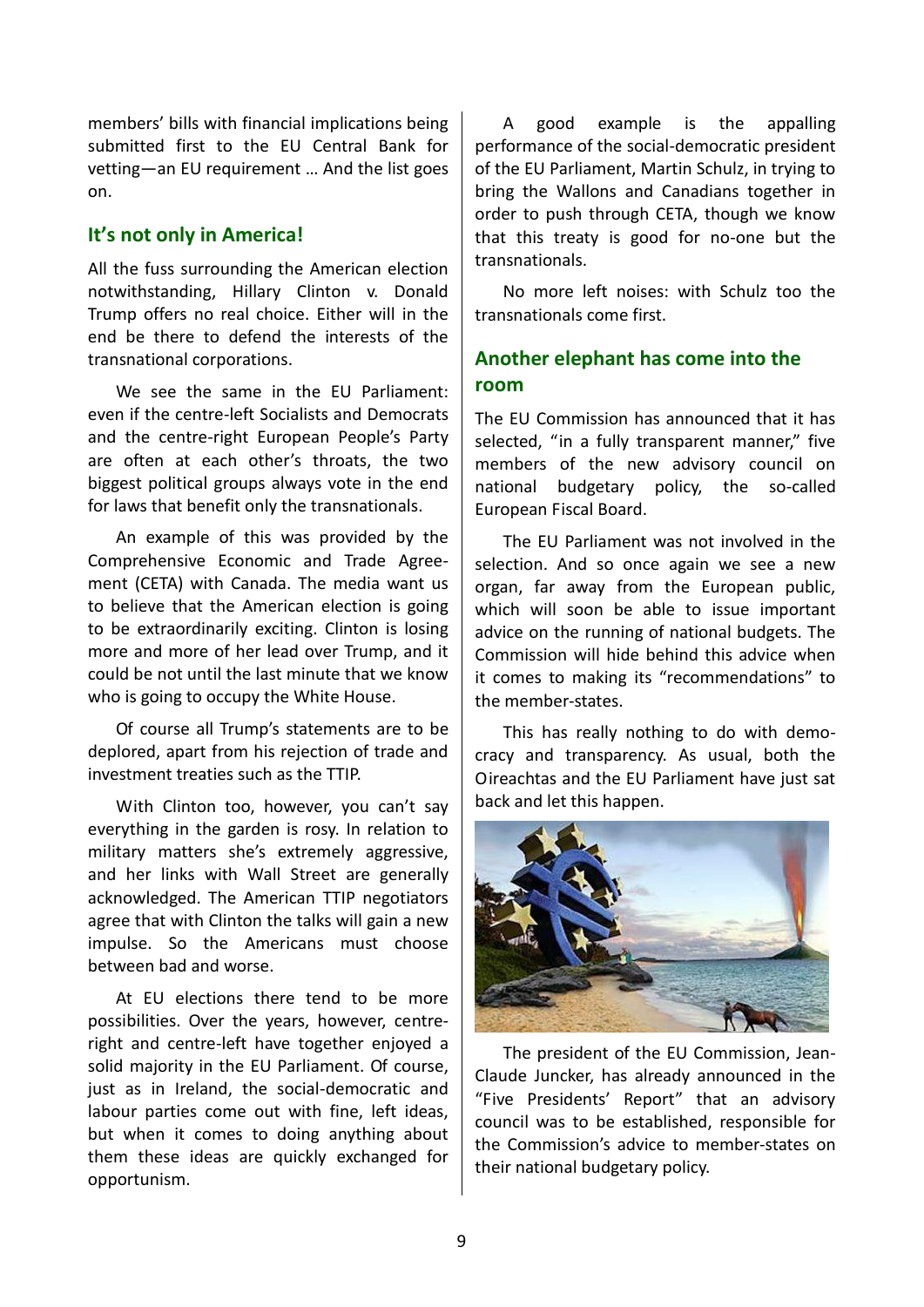A few years ago you would have thought it impossible that "Brussels" would interfere in the detail of our spending on health and education, with our pensions, with wage development—you name it. At the same time few people yet appear to see that the Commission is simply trying to play the role of our national parliament.

All eyes have recently been turned on the trade treaties while the presentation by the Commission of its new advisory council slipped almost noiselessly by. That may well have been the Commission's intention. The last thing Brussels wants in such cases is a broad social debate. So the Commission simply went ahead and set up the advisory council itself.

## **Humanitarian intervention**

## *This essay originally appeared in the* Hindu *(Chennai).*

Sitting in his presidential palace in 1991, Iraq's president Saddam Hussein and his Culture Minister, Hamad Hammadi, drafted a letter to Mikhail Gorbachev, President of the Union of Soviet Socialist Republics (USSR). Hussein and Hammadi hoped that the USSR would help save Iraq from the West's barrage. Hammadi, who understood the shifts in world affairs, told Hussein that the war was not intended "only to destroy Iraq, but to eliminate the role of the Soviet Union so the United States can control the fate of all humanity." Indeed, after the 1991 Gulf War, the USSR fell apart and the United States emerged as the singular superpower. The age of US unipolarity had dawned.



A jubilant US President George H. W. Bush inaugurated a "New World Order," namely "a

world where the rule of law supplants the rule of the jungle." It is the US, he intimated, that lives by the "rule of law" and it is the enemies of the US—"actual and potential despots around the world"—that live by the "rule of the jungle." In this new world, "there is no substitute for American leadership," said Mr Bush, and so "in the face of tyranny, let no one doubt American credibility and reliability." Enemies of the US—tyrants and despots would face the full-spectrum domination of the US military.

Mr Bush's predecessor, Ronald Reagan, had already wanted to go after "misfits, looney tunes and squalid criminals" who opposed US policy, but he was held back by the USSR and by popular liberation struggles in Africa and Latin America. The collapse of the USSR and the weakened Third World bloc provided the US with a tremendous opportunity.

#### **The humanitarian façade**

George H. W. Bush's successor, Bill Clinton, gave the idea of intervention its liberal patina. His National Security Adviser, Anthony Lake, crafted the notion of "rogue states": those countries that remain outside "the family of democratic nations." Mr Lake's examples included Cuba, Iran, Iraq, Libya and North Korea.

![](_page_9_Picture_11.jpeg)

The UN-backed sanctions regime sought to weaken Iraq to the point of collapse. No pretext allowed the West to tackle the other countries. It was Yugoslavia instead that faced the barrage of "humanitarian intervention," the new term of art for Western bombardment in the service of protecting civilians. The killing of 45 Kosovar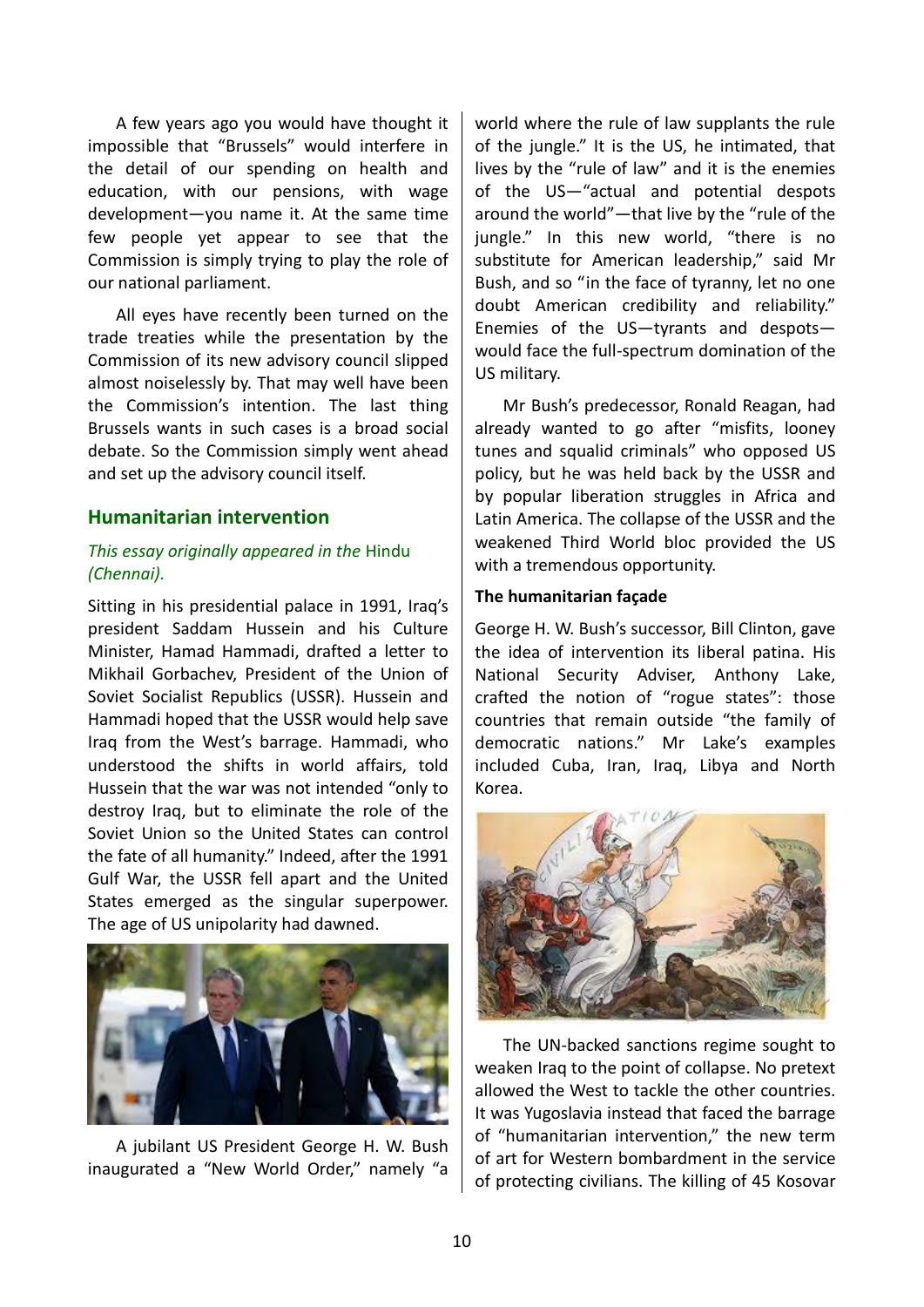Albanians in Račak in January 1999 provided the North Atlantic Treaty Organisation (NATO) with the reason to intervene. China and Russia refused to provide UN authorisation. It did not stay NATO's hand, which bombed Yugoslavia into pieces.

Older theories to preserve state sovereignty—such as the 1648 Peace of Westphalia and the 1934 Montevideo Convention—went by the wayside. If the West decided that a conflict demanded intervention, then the full force of Western power would be brought to bear on those whom the West determined to be the "bad guys." This was the gist of humanitarian interventionism.

What counted as a disaster worthy of intervention? In 1996, Madeleine Albright, then US Ambassador to the UN, acknowledged that the US-driven sanctions on Iraq had led to the death of half a million children. "I think this is a very hard choice," she said, "but the price, we think the price is worth it."

In other words, it was acceptable to allow half a million Iraqi children to die in order to maintain the strangulation of Iraq. This death toll—near the low estimate of the Rwandan genocide of 1994—could be tolerated if Western interests had been served. Later, when Western clients such as Israel and the countries of the African Great Lakes massacred tens of thousands, there was no outcry about genocide and for intervention. It had become clear by the 1990s that the idea of humanitarian intervention had been reduced to a fig leaf for Western interests.

#### **New language for intervention**

US President George W. Bush used the language of civilian protection in 2003 to conduct a war of aggression against Iraq. The US war broke Iraq's infrastructure and state institutions as well as dented the pretensions of humanitarian intervention. The chaos that followed was authored by the regime change war of 2003. Humanitarian intervention now seemed illegitimate—it burned in the fires of

Baghdad.

![](_page_10_Picture_7.jpeg)

Western liberals hastened to refashion the doctrine. They turned to the United Nations, which had been battered by its subordination to Western interests in the 1990s. Under Kofi Annan's watch, the UN endorsed the new idea of Responsibility to Protect (R2P) in 2005. This new doctrine asked that sovereign states respect the human rights of their citizens. When these rights are violated, then sovereignty dissolves. An outside actor endorsed by the UN can then come in to protect the citizens.

Once more, no precise definition existed for who gets to define the nature of a conflict and who gets to intervene. Reverend Miguel d'Escoto Brockmann, president of the UN General Assembly, released a Concept Note that raised questions about the new R2P doctrine. D'Escoto called R2P "redecorated colonialism" and said that "a more accurate name for R2P would be the right to intervene."

The atmosphere for a critique of the West, despite the catastrophe in Iraq, did not exist. Ninety-two UN member states—including Brazil, India and South Africa—spoke in favour of R2P. Mexico, India and Egypt did raise the fear of unilateral coercion, although they settled into their seats when reminded that R2P required UN Security Council authorisation. Failure to act in the case of Israel's punctual bombardment of Gaza drew several comments from member states during the debate around R2P. Singapore's delegation suggested that "the judgement of whether a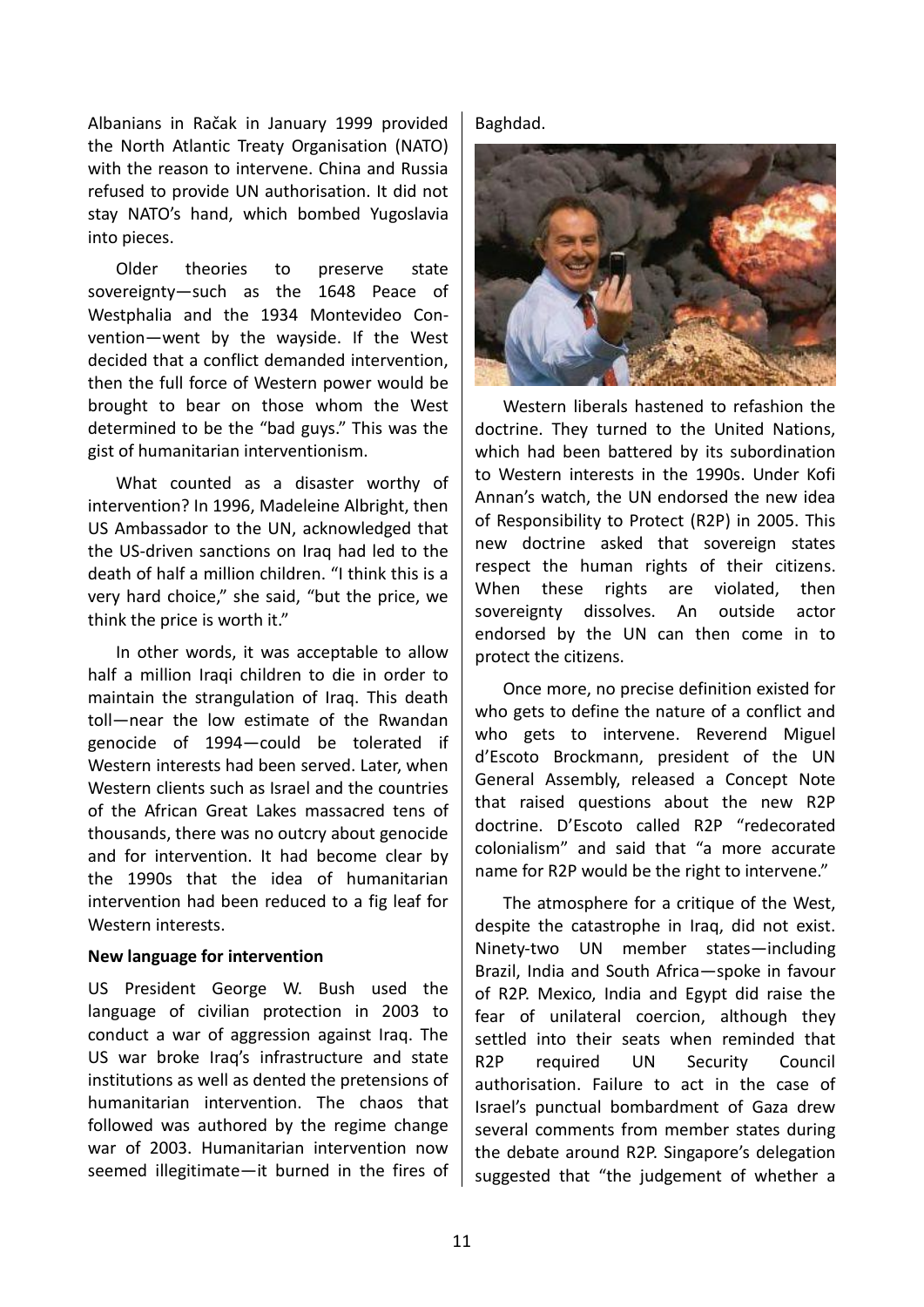government has failed in its responsibility to protect must be taken by the international community without fear or favour," a standard that would be difficult to meet given the West's stranglehold on the UN institutions. Rev. Brockmann's warning was unheeded. Humanitarian interventionism remained in the arsenal of the West.

![](_page_11_Picture_1.jpeg)

The test for R2P came not during Israel's bombing of Gaza in Operation Cast Lead (2008– 09), after which a UN report found prima facie evidence of war crimes. It came a few years later in Libya. An uprising against the Libyan government in February 2011 provided the opportunity to test R2P. During the Yugoslavian war, the Kosovo Liberation Army had made it clear that they used their fighters in strategic ways so as to provoke a response from the Yugoslavian army; massacres of civilians, they felt, would be the best way to bring in Western air power on their side and turn any conflict to their advantage.

The rebels in Libya (and later in Syria) had much the same strategic assessment. If they could elicit state violence, then they might be able to assert their right to international protection. This could only work—as the Palestinians find—if the adversary of the rebels was an enemy of the West. Egged on by the French and the Gulf Arabs, the US pushed the UN Security Council to anoint their intervention with an R2P resolution. This is indeed what occurred. NATO went hastily from protection of civilians to regime change. Washington celebrated the success of the intervention—not for Libya's sake, but for the sake of humanitarian intervention. Finally, the idea had been salvaged.

### **Preventing mass atrocities**

In August 2011, the US government established an Atrocities Prevention Board (APB) to collect intelligence on potential mass atrocities. The APB sought to drive the narrative of what would count as an atrocity and when the West should intervene with the UN's blessings.

But the APB has not been able to do its work effectively. What appeared as a successful intervention in Libya was seen in Brazil, Russia, India, China and South Africa—the BRICS states—as a dangerous precedent. India's then Ambassador to the UN, Hardeep Singh Puri, told me in early 2012 that the Libyan example would prevent any UN Security Council resolution on Syria. The BRICS countries now saw that protection of civilians actually meant regime change whose aftermath was horrendous. In other words, it was the Libyan example that proved Rev. Brockmann right and saw the halting emergence of the new age of multipolarity.

Critics of humanitarian intervention are not callous about the horrors of war and genocide. Sovereignty cannot be a shield for massacre of civilians. Yet, at the same time, proponents of intervention watch disasters unfold and then wait till the last minute when a military operation becomes necessary. They do not want to acknowledge the long-term reforms needed to prevent the escalation of conflict into genocidal territory.

The critics worry that humanitarian intervention of the Western variety ignores causes and produces terrible outcomes. Mr Puri warns, in a forthcoming book, of perilous interventions, namely military actions that lead to chaos and increased suffering. Could there be other interventions that are not perilous?

Rev. Brockmann suggested that an antidote to mass atrocities might come from global financial reform, the redistribution of wealth and UN Security Council reform. Violence, he argued, is an outcome of grotesque inequality.